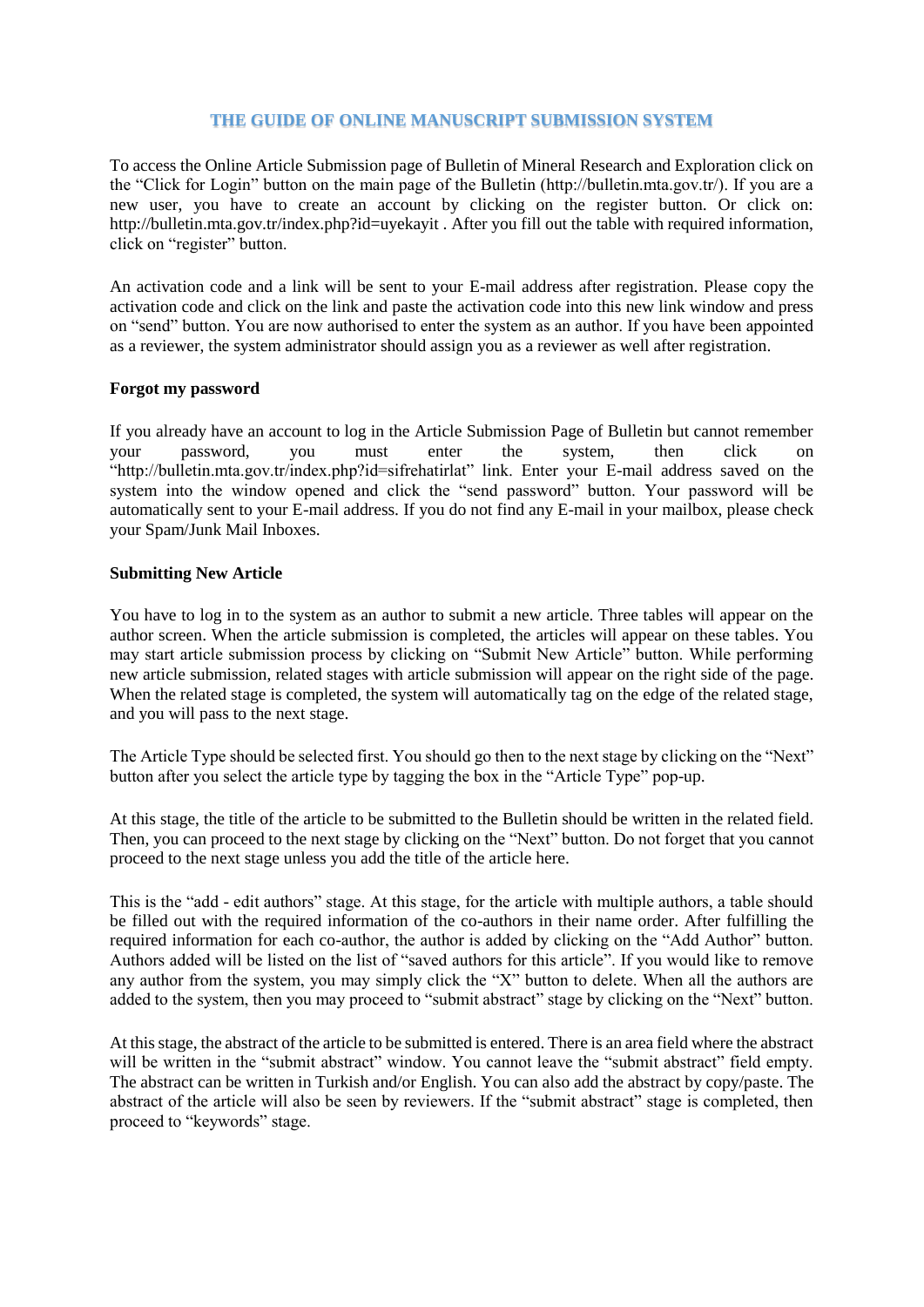Keywords should include five words reflecting the content of the article and each word should be separated by commas. After adding the keywords to the system, please go to the "Additional Information" stage by clicking on "Next" button.

At this stage, please answer the questions with YES / NO options. If your answers are NO in the first question, but YES in second and third questions, then please write your opinions and reasoned decisions in the area shown. You must answer all questions. You can go to "Suggest reviewers" by clicking on "next ".

You may select reviewer(s) registered on the system in "Suggest Reviewer" part in order have your article reviewed. By clicking "Add Reviewer" button below this part, you may add your proposal for the reviewer(s) registered in the system, or you may also add new reviewer(s) who have not yet registered in the system by uploading required information of the reviewer(s). The editor, when necessary may also appoint reviewer(s) that you proposed. With or without completing "suggest reviewer" stage, you may click "Next " button and proceed to "Upload the Manuscript " stage.

At this stage, select the article you plan to submit (max. 100 MB) then click on "Upload the manuscript " button.

This process will take a few minutes according to the file size. The file you uploaded will appear in uploaded files section below the table.

Clicking on the "Next" button, you may also upload the English version of the article. You should make the upload process as mentioned above. No matter if you uploaded or not the English version of the article, simply click on "Next" button. Subsequently, you should upload figures, tables and plates of the article one by one or together with their file captions named clearly, respectively. If there are no other files to be uploaded, then go to next stage. At this stage, please add ".pdf" file of the article including all information (full text, figures, tables, plates and any other documents), then click on the "Next" button.

If there are any stages and parts you want to modify and/or upload anything, you may return to those stages simply by clicking "Previous" button. By doing this, you may return to any stages you wish to return. Files you loaded will not be deleted during these processes.

If you uploaded all necessary information and files, please complete the "Article Submission" process simply by clicking "Approve Submission" button. Consequently, your article will be included in the "Manuscript in Process" part.

If you leave the system without completing the submission or in case of disconnection network error at any time, the article you have tried to submit will automatically appear on "Incomplete Submissions" section. All data and information uploaded to the system until that point will be preserved. So, by clicking on the "Incomplete Submissions", you can reach all your preserved data and information. You may continue submitting the article from the point where you stopped.

When you click on the "Submission Being Processed", your article(s) in the process will be displayed on the pop-up list opened. Two buttons on the rightmost part of the list are reviews of the reviewer(s) and the editor. You will reach the completed suggestion for your article(s) from this part.

Articles that have been reviewed will be displayed on the revision tables. If the editor has demanded revision as a result of reviewing process, then the article will appear in the "Submissions Needing Revisions" section. When "Submissions Needing Revisions " button is clicked, then the author will write his/her decision and click on the "send" button with explanations.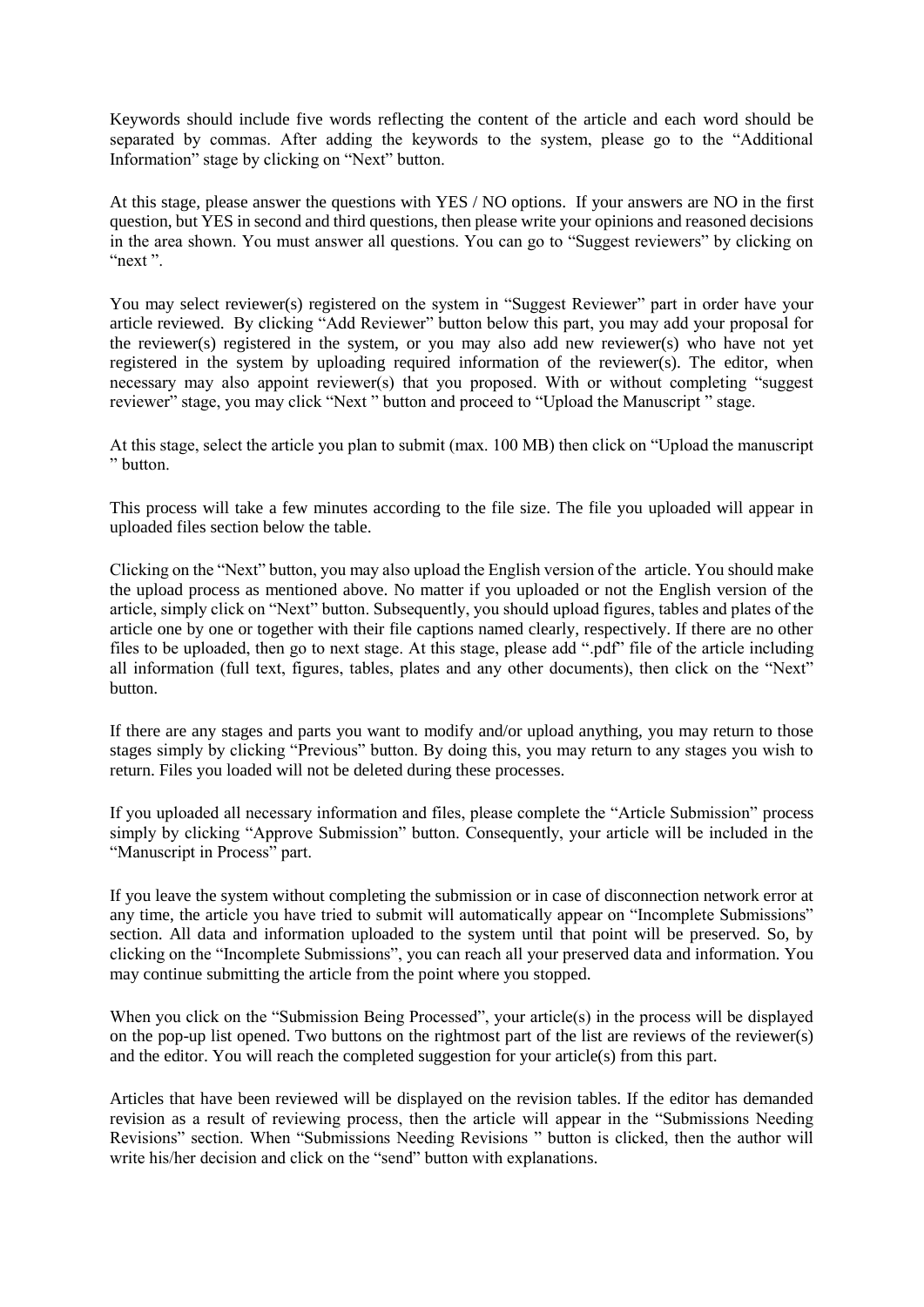The author who revised the article in accordance with the reviews. Suggestions and comments must upload the revised version of the files including full text, figures, tables, plates etc. For this process, please click on the "Submissions Needing Revisions" and select the article you wish to revise. Then a new screen will appear on which you will upload new revised files. The author will repeat the stages on "submit new article" menu. Revised article and files will be uploaded in the same way and will have been uploaded click on the "Approve Submission" button at the last stage. So, the revised version of the article will be uploaded into the system, and the article will appear in the "Revisions Being Processed" section in the table.

If the process has been interrupted when uploading the revised article, then the article will appear in the "Incomplete submission of Revised manuscripts" part. The uploading process will continue when this button is clicked on.

## **For Reviewers**

If you have been asked to contribute as a reviewer to the Bulletin, first you should perform "new registration" process as stated above. All members could enter the system only as an author at the first registration. After you have been registered, the authority of reviewer will be given to you by the system administrator and the editor in chief of the Bulletin will send an invitation to you via the system with the article you are asked to review.

Then please log in to the system as a reviewer (http://bulletin.mta.gov.tr/index.php?id=giris).

You will see three tables on the Reviewer's main page. "New reviewer Invitations" are displayed on the upper table. When clicking on the "New reviewer Invitations" button, please click on the title of the article from the pop-up list. Information about the article will be displayed in the next step. You will be able to see the article type, submission date, last revision date, article title, abstract, keywords, information about the article and authors of the article in order. At the bottom of the window, there is an area in which you are asked to state your decisions whether you accept to revise the article or not. If you won't accept it, state your decision shortly at the area given at the page and select the option "Declined to Review" by pressing "Send Decision" button. If you accept to review the article, please select the option "Argeeing to review" option than press "Send Decision" button. After that it will be under "Ongoing Reviews" button at the "Ongoing Reviews" table.

When clicking on the "Ongoing reviews" button, you will be able to see the article title, article type, submission date, and Manuscript" and "to Review" buttons. You will reach various information and documents about the article when you press the "Manuscript" button. You can download the documents by clicking right with the mouse on the "Save As" option. After completing the review, you can begin to upload your reviews about the article by clicking on the "to Review" button at the bottom of this page. You can also upload your review by clicking the button "ongoing reviews" in the Reviewer Menu, and click the "to Review" button against the article from the pop-up list.

First of all, you have to complete the "manuscript evaluation form" and answer the questions in the form of YES/NO. You may proceed to the "Reviewer Report" section by clicking on the "Next" button at the bottom of the form. You may send your opinions and suggestions about the article by completing the related boxes in this section for the editor and author. You can write your report in a Word file and paste it into the related box. You cannot leave these areas empty. If you have made a revision of an article by marking on the documents, then upload full text, figure(s), table(s), plate(s) and/or full pdf file of the article and then click "Next" button, respectively. But if you want to return to the previous stages, then you may return to any of the stages you prefer by clicking on the "previous" button.